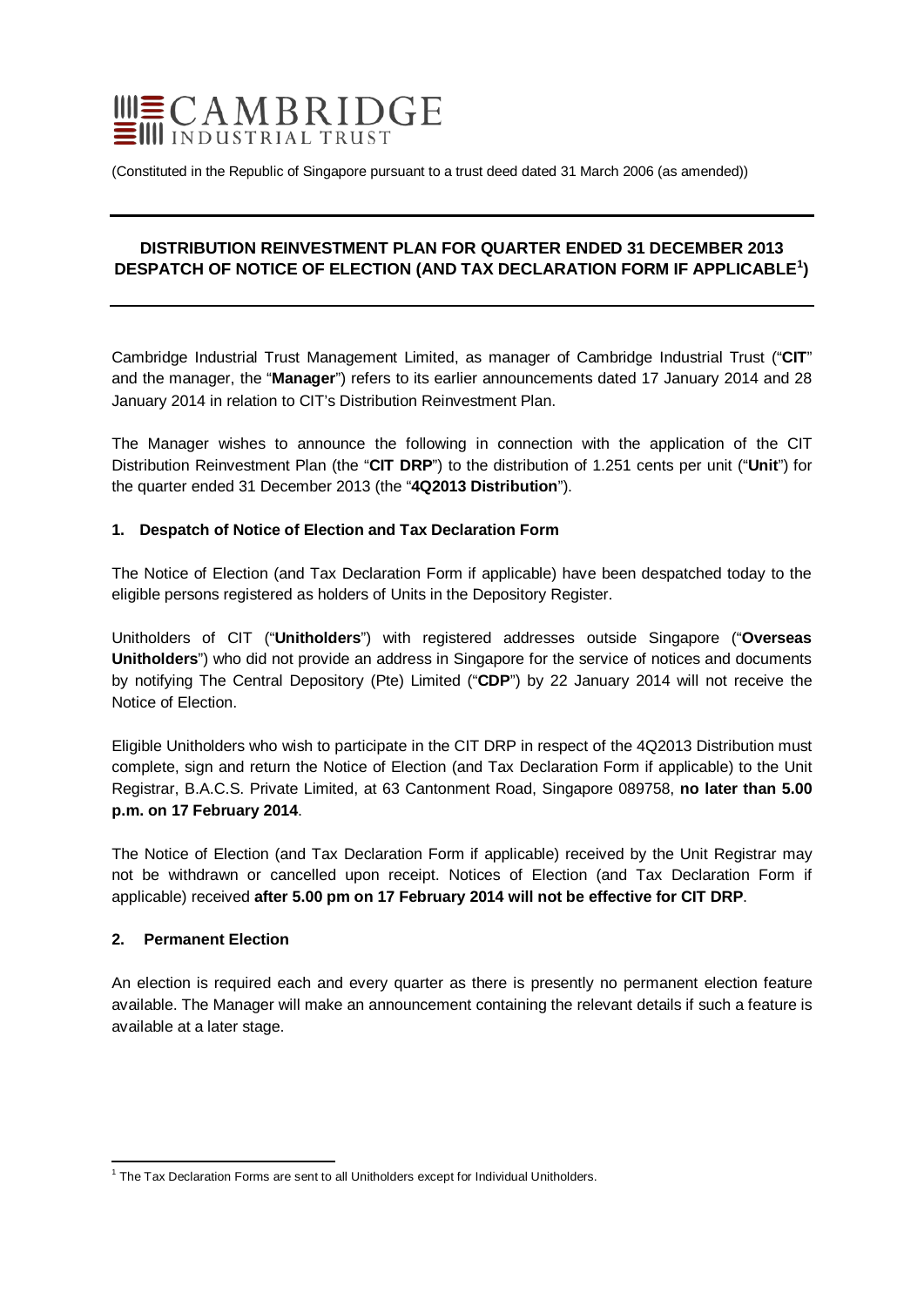### **3. Distribution Payment Date**

The 4Q2013 Distribution will be paid on 28 February 2014. The new DRP Units are expected to be listed on the SGX-ST on 3 March 2014. Eligible Unitholders who do not elect to participate in the CIT DRP and Overseas Unitholders who did not provide registered addresses in Singapore to CDP, will receive all of their respective entitlements to the 4Q2013 Distribution in cash.

#### **4. Replacement Forms**

Replacement Notice of Election and Tax Declaration Forms may be obtained from CIT's Unit Registrar at the following address and contacts:

B.A.C.S Private Limited 63 Cantonment Road Singapore 089758 Telephone: 6593 4848 Facsimile: 6593 4847 Email: [main@bacs.com.sg](mailto:main@bacs.com.sg)

### **5. Other Information**

Further information relating to the CIT DRP for the quarter ended 31 December 2013 is set out in the Distribution Reinvestment Plan Statement (as amended on 26 April 2010) and Frequently Asked Questions which are available for viewing at CIT's website [http://www.cambridgeindustrialtrust.com.](http://www.cambridgeindustrialtrust.com/)

BY ORDER OF THE BOARD Christopher Calvert Chief Executive Officer and Executive Director

Cambridge Industrial Trust Management Limited As Manager of Cambridge Industrial Trust (Company Registration No.: 200512804G, Capital Markets Services Licence No.: 100132-2)

29 January 2014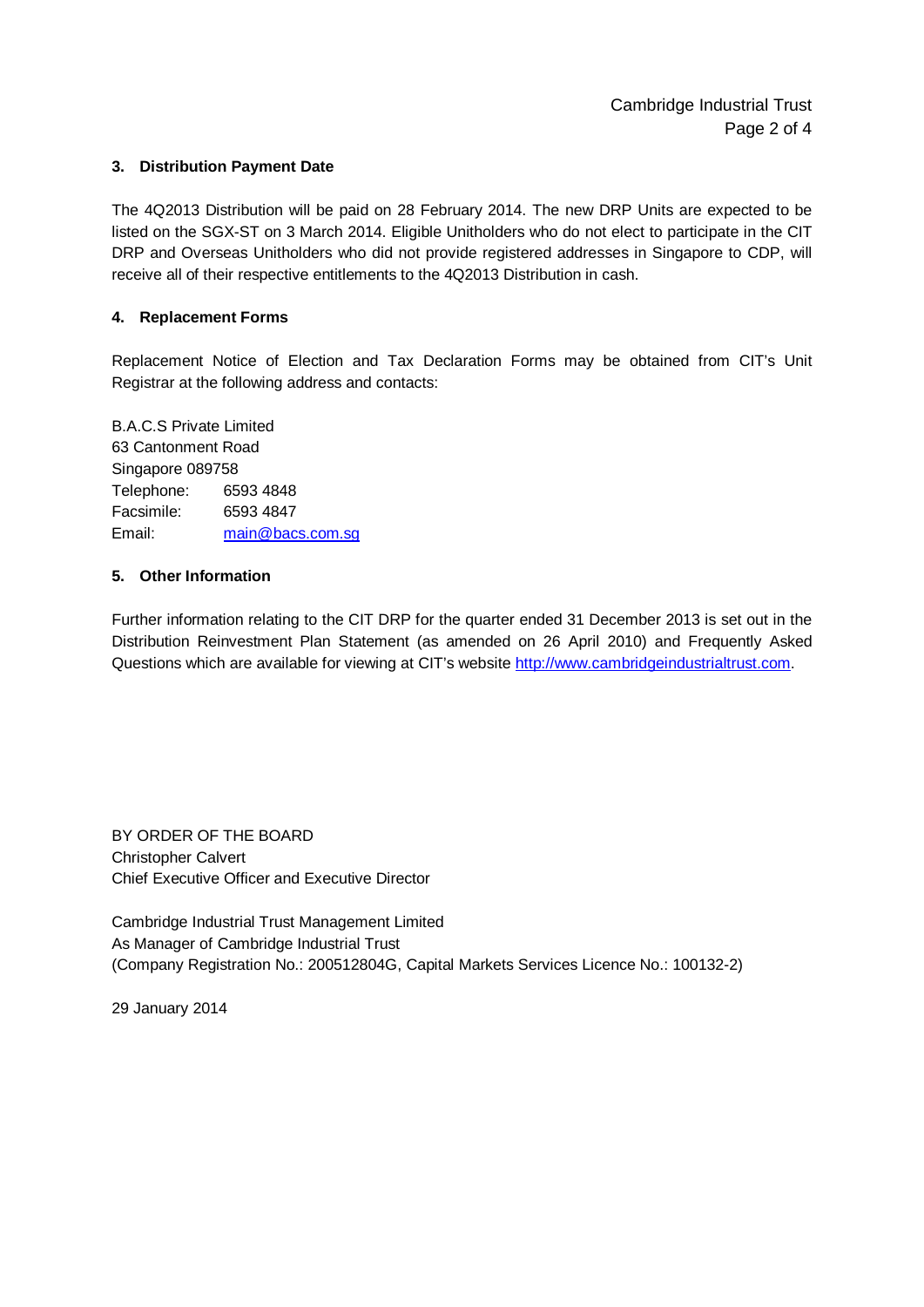#### **For further enquiries, please contact:**

Cambridge Industrial Trust Management Limited Ms Caroline Fong Head of Investor Relations and Corporate Communications (65) 6222 3339 [caroline.fong@cambridgeitm.com](mailto:caroline.fong@cambridgeitm.com)

#### **About Cambridge Industrial Trust**

Cambridge Industrial Trust ("CIT"), publicly listed on the Singapore Exchange Securities Trading Limited on 25 July 2006, is Singapore's first independent industrial real estate investment trust ("REIT").

CIT invests in quality income-producing industrial properties and has a diversified portfolio of 47 properties located across Singapore, with a total gross floor area of approximately 7.6 million square feet and a property value of S\$1.2 billion as at 31 December 2013. They range from logistics and warehousing properties to light industrial properties, which are located close to major transportation hubs and key industrial zones island-wide.

The Manager's objective is to provide Unitholders with a stable and secure income stream through the successful implementation of the following strategies:

- Pro-active asset management;
- Acquisition of value-enhancing properties;
- Divestment of non-core properties; and
- Prudent capital and risk management.

Cambridge Industrial Trust Management Limited, the Manager of CIT, is indirectly owned by three strategic sponsors, namely, National Australia Bank Group ("NAB") (56%), Oxley Group (24%) and Mitsui & Co., Ltd ("Mitsui") (20%):

- NAB, one of Australia's four largest banks, is an international financial services group that provides a comprehensive and integrated range of financial products and services;
- Oxley Group is an innovative private investment house specialising in real estate and private equity investments across Asia-Pacific; and
- Mitsui is one of the largest corporate conglomerates in Japan and listed on the Tokyo Stock Exchange. It is also one of the largest publicly traded companies in the world. Mitsui also developed the Japan Logistics Fund Inc., a publicly listed REIT in Japan dedicated to investing in distribution facilities.

For further information on CIT, please visit<http://www.cambridgeindustrialtrust.com/>